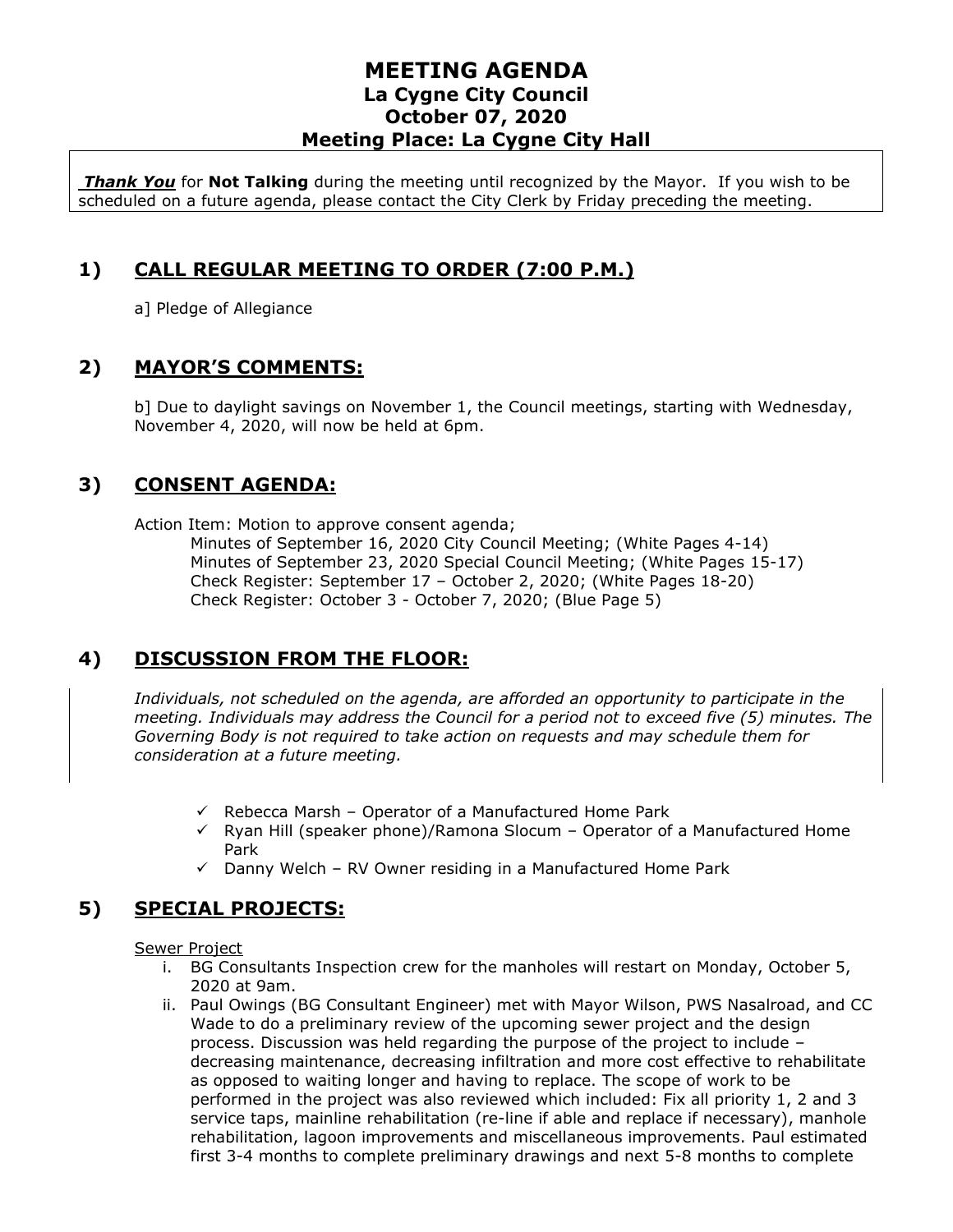## **5) SPECIAL PROJECTS CONTINUED:**

Sewer Project

final drawings for bid letting. Paul discussed having a decision log which would be routed through the Engineer to document all items requiring decisions during the project to avoid changes happening out in the field.

#### KDOT CCLIP

i. 2 out of the 5 acquisition offers have been completed and returned as of September 30, 2020.

# **6) REPORTS OF CITY OFFICERS:**

- $\checkmark$  City Attorney Burton Harding
- $\checkmark$  Police Chief & Codes Officer Tina Fenoughty (Blue Page 6)
- $\checkmark$  Public Works Department Dan Nasalroad (Blue Page 7)
- $\checkmark$  Fire Chief Dan Nasalroad
- $\checkmark$  City Clerk Jodi Wade (Blue Page 8)

## **7) EXECUTIVE SESSION**

Mayor Wilson request.

# **8) REPORTS OF COUNCIL COMMITTEES:**

- a] Water & Gas---------------------------------------Danny Curtis ------- Logan Smith
	- ✓ (In Committee review) Draft Ordinance for Gas Utility.
	- ✓ Ordinance No.\_\_\_ amending Chapter XIV, Article 3, Sections 14-301,14-301.1, 14- 303, 14-405, 14-307, 14-308, 14-309, 14-310, 14-311, 14-314, 14-316, 14-319, 14- 331, and 14-332. (White Pages 21-28)
- b] Street ---------------------------------------------James Thies ------- Jerome Mitzner ✓ (Postponed until Fall 2021) RFP for Stormwater Master Planning.
	- $\checkmark$  104 South 4<sup>th</sup> St (Frankie's Liquor/Get the funk out laundromat): Article 22, Section 22-3 action report. (White Page 29)
- c] Sewer----------------------------------------------James Thies ------- Thomas Capp
- d] Park------------------------------------------------Danny Curtis ------- Thomas Capp
- e] Cemetery------------------------------------------Danny Curtis ------- Tommy Capp
- $\checkmark$  (In Committee review) Chapter XI. Public Property, Article 1. Cemetery regulations
- f] Public Safety---------------------------------------Jerome Mitzner------ Logan Smith
- g] Community Building------------------------------ Danny Curtis ------- James Thies
	- $\checkmark$  Elections will be held on November 3, 2020 at the La Cygne Community Building. County Election board will have the building cleared out and disinfected in time for our Council meeting at 6pm on November 4.
- h] Employee Relations & Training-------------------Jerome Mitzner ----- Logan Smith
	- ✓ Postponed until Spring 2021: Ethics/Public Service Training.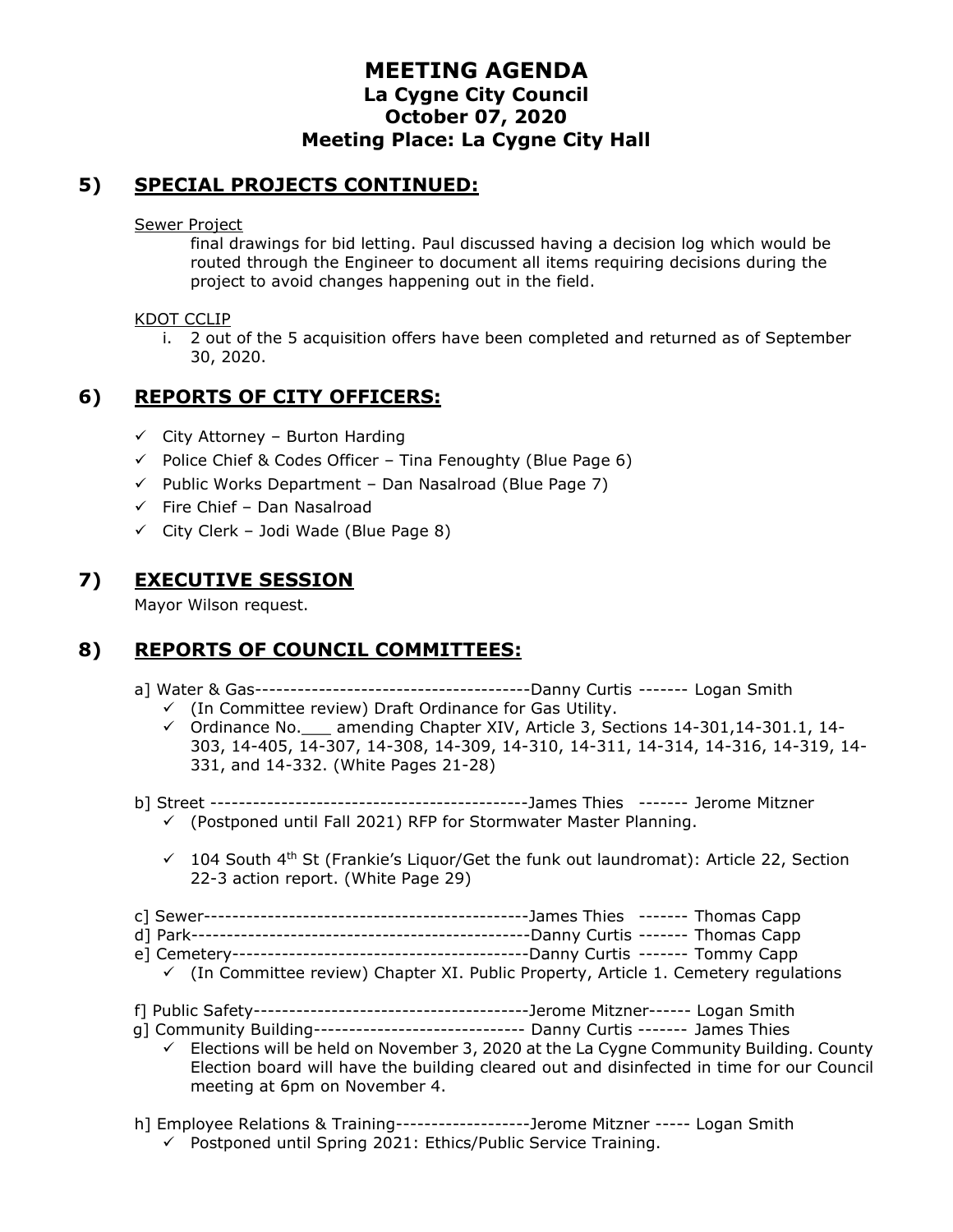#### **8) REPORTS OF COUNCIL COMMITTEES CONTINUED:**

h] Employee Relations & Training-------------------Jerome Mitzner ----- Logan Smith

 $\checkmark$  Jeff Deane, Lauber Municipal Law inquired about our community building being used for in-person training sessions for municipal operations. They are working on training schedule and agenda currently but need to know what physical locations are available for in-person.

## **9) SPECIAL COMMITTEE REPORTS:**

- a] La Cygne Community Park Board: (1) Vacant Seat
- b] Planning & Zoning Commission:
	- $\checkmark$  Ordinance No. to amend the zoning regulations of the city of La Cygne, KS that the zoning districts of La Cygne, Kansas are amended by rezoning the described land located at 410, 416 and 417 Grand Avenue from C-1 (Restricted Commercial District) to C-2 (General Commercial). (Blue Page 9-10)

#### **10) UNFINISHED BUSINESS:**

a] Resolution to adopt an administrative policy for professional standards for board members. Reviewed by the City Attorney. (Blue Pages 11-12) *Action needed: Motion to approve resolution.*

#### **11) NEW BUSINESS**

a] Zingre and Associates, P.A., agreement for preliminary architectural services for schematic design/cost estimate (PER) a new fire station for the City of La Cygne in the amount not to exceed \$3010. (White Pages 30-32)

*Action needed: Motion to approve agreement*

b] Kansas department of health and environment, water certification exam for a Class II, Codee Blanchett, wastewater certification exam for Class I, Jeff Chaplin at Emporia, KS December 16 & 17. Exam fees \$25 + overnight accommodations/meals. Preparation class through Fort Scott Community College \$140 (2 days \$140.) Total Cost for Codee Blanchett and Jeff Chaplin for the preparation classes and exams - \$330.

#### **EXECUTIVE SESSION:**

a] I move the city council recess into executive session to discuss \_\_\_\_\_\_\_\_\_\_\_\_ pursuant to \_\_\_\_\_\_\_\_\_\_\_\_\_\_\_\_\_\_\_\_\_\_\_\_. The open meeting will resume in the city council meeting area at

 $p.m.$